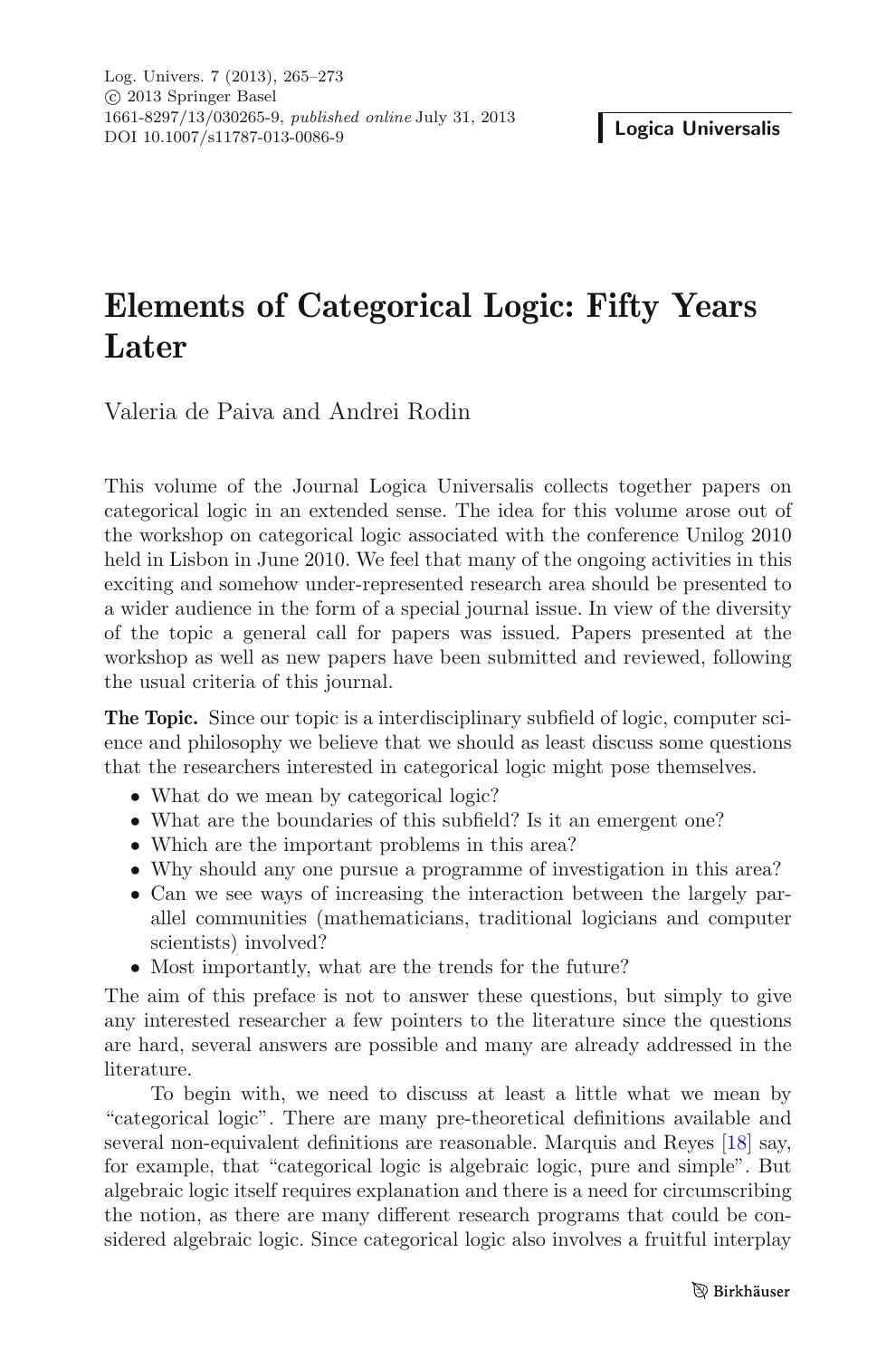with algebraic geometry, in particular, through Topos theory and Homotopy Type theory, it can be equally described as "geometrical" in a broad sense of the word (*Geometric logic* in the established narrow sense of the term [\[23](#page-8-1)] also falls naturally under the scope of categorical logic). Thus very different research frameworks can be encompassed under the umbrella of categorical logic.

Both syntax and semantics of logical systems can be given categorical treatments. Going further, logic is traditionally divided into proof theory, model theory, recursion theory and set theory, and considering category theory as a methodology, that can be applied to any of these four areas. And indeed it has been applied, with different degrees of success to the four traditional branches of logic and even to the less traditional, but very upcoming subject of logical complexity.

However using category theory as a tool or a methodology for treating old and new logical problems does not in fact exhausts today's categorical logic. For categorical logic also results from important internal developments in category theory, algebraic geometry, functional analysis, algebraic topology and related fields [\[14\]](#page-7-0). We mean here Lawvere's advancement of the logical significance of category-theoretic constructions as adjoint functors (quantifiers as adjoints to the substitution functor), of Grothendieck topologies (topology as a modal operator), of Cartesian closedness of certain functional spaces and similar examples. Such approach to logic "from within" a category (which by its intended interpretation may be not "logical" but, for example, geometrical as in the case of toposes) can be opposed to the more traditional notion of logic as an external framework for building mathematical theories.

Most of the work to be discussed in this preface will be concerned with categorical proof theory and categorical model theory. Both started in the late sixties with the work of Lawvere, Joyal and Lambek. There are learned discussions on the history of categorical logic in [\[1\]](#page-7-1) and [\[18\]](#page-8-0). For the purposes of our discussion here, we take the year of 1963 (Lawvere completed his Ph.D. [\[11\]](#page-7-2) at Columbia University in 1963 with Eilenberg) as the date to starting counting "categorical logic" from. As far as categorical model theory is concerned it suffices to say that doing mathematical model theory using functors as models, instead of sets, the purvey of *categorical model theory* does bring about many of the rewards of abstraction. But it is the approach that considers morphisms of a category as proofs in logic, the so-called *categorical proof theory* that mostly interest us here. Categorical proof theory has also been called "categorical type theory" in at least one influential book [\[10\]](#page-7-3).

The realization that there is a structural unity of three things: (i) proofs in Natural Deduction, (ii) certain kinds of terms in lambda-calculus and (iii) morphisms in appropriate kinds of categories (sometimes called the extended Curry–Howard isomorphism), is one of the most striking results in mathematics, logic and computer science from the last century. This Curry–Howard correspondence was slowly uncovered through the years via the work of many people (starting with Schönfinkel, Curry, Howard, Prawitz, Tait, Lambek and Lawvere) and despite the many articles and books  $[3,22]$  $[3,22]$  written about it, its importance has not permeated sufficiently through the communities involved.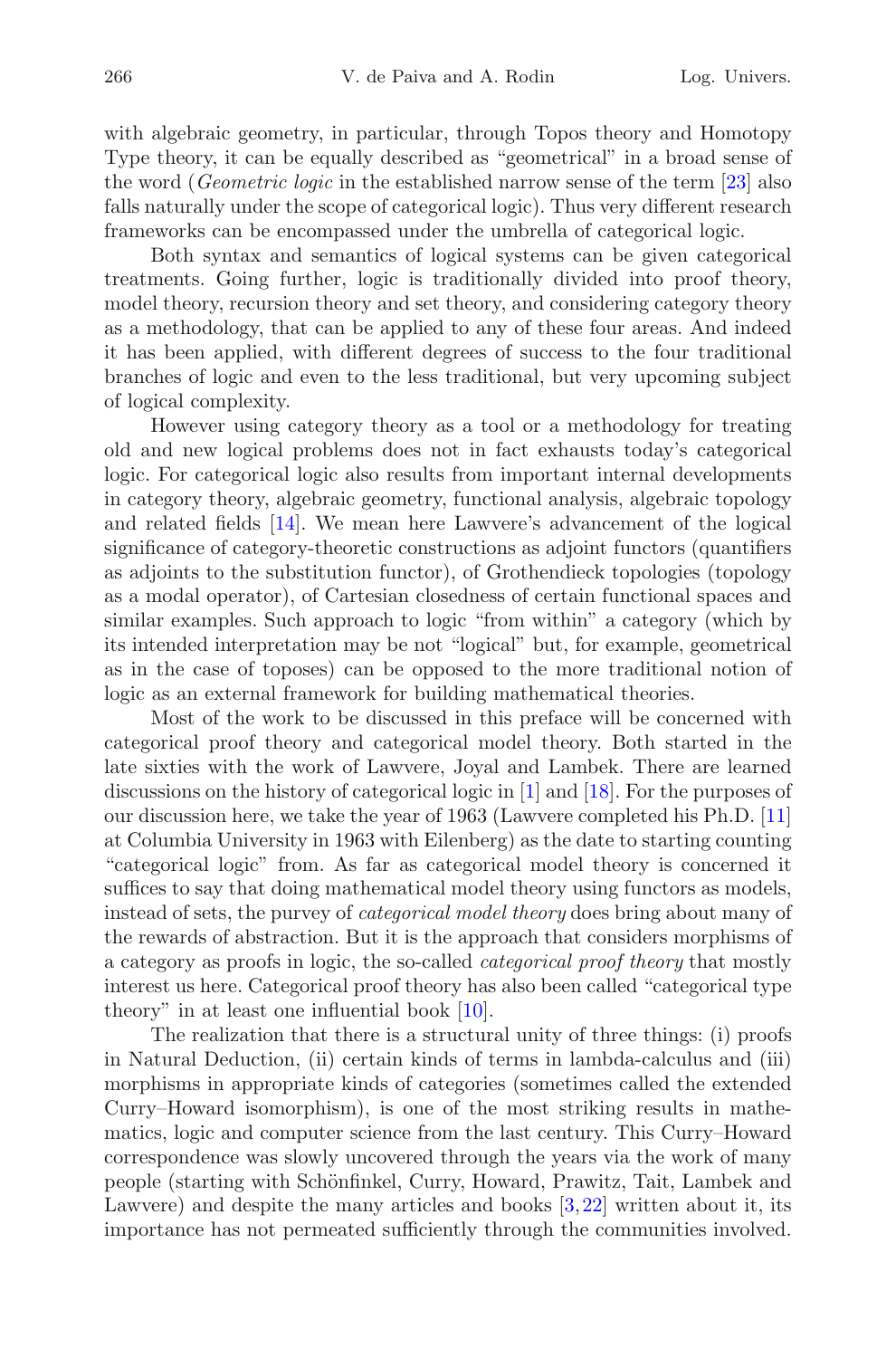Some of the researchers in categorical logic feel that the relationship between logics and their associated type theories—via extensions of the Curry– Howard isomorphism—is the main goal of categorical logic, while others are more interested in the affordances of the categorical methods as far as algebraic logic is concerned, either for specific areas of application or for general philosophical and mathematical considerations. A somewhat whimsical description of the former can be found in R. Harper's *The Holy Trinity*. [1](#page-2-0)

Amongst the philosophical considerations sits squarely the controversy on whether categories are an adequate alternative foundation for Mathematics, as proposed by Lawvere or not. The subject is fascinating and challenging, but we will eschew it in this short preface. One of us editors has much more to say on the subject [\[21](#page-8-3)] and the other has no views on this polarized issue. Two of the papers in this volume (by Maietti and Rosolini and by Johnstone) can be seen as contributions to this discussion.

Similarly there is great controversy on the need for and best formulation of higher-order category theory in general and in connection with categorical logic, in particular, whether related to applications in theoretical physics or not. The online forum *The n-Category Café* and associated wiki, the  $n\text{Lab}^2$  $n\text{Lab}^2$ have been showcasing the work on this growing branch. One of the papers in this volume (by Jacobs) hints at this controversy, but eschews it in an attempt to be understandable to more researchers.

A smaller controversy (or perhaps simply a lack of communication) surrounds the model theoretic work on Institutions (conceived by its originators as a categorical model theory for computer scientists [\[9](#page-7-5)]) from the work on categorical proof theory for computer scientists, in the spirit of Martin-Lóf's type theory and the wealth of work originating from that. Duval's contribution to this volume sits on the side of model-theoretic work, making bridges to other more concurrency inspired work on graphs.

**Contexts and Prospects.** Categorical logic may appear as a very special subdivision of modern mathematical logic, of which there are so many nowadays. However categorical logic has a least one feature, which makes it generally more substantive than other logical characterizations. This concerns the idea of internal logic (of an appropriate category), which has been already mentioned above. There is reasonable hope that this approach using internal logics may bridge the existing gap between mathematical logic and the rest of mathematics. Despite the fact that modern logic widely uses mathematical methods (in particular, for proving meta-theorems), mainstream mathematics very rarely applies any logical methods or logical considerations explicitly. Thus mathematical logic and its related disciplines (such as axiomatic Set theory) look like relatively isolated pieces of today's mathematics. This is, quite obviously, at odds with the traditional understanding of logic as a universal tool for strict

<sup>1</sup>[http://existentialtype.wordpress.com/2011/03/27/the-holy-trinity/.](http://existentialtype.wordpress.com/2011/03/27/the-holy-trinity/)

<span id="page-2-1"></span><span id="page-2-0"></span><sup>2</sup>[http://ncatlab.org/nlab/show/HomePage.](http://ncatlab.org/nlab/show/HomePage)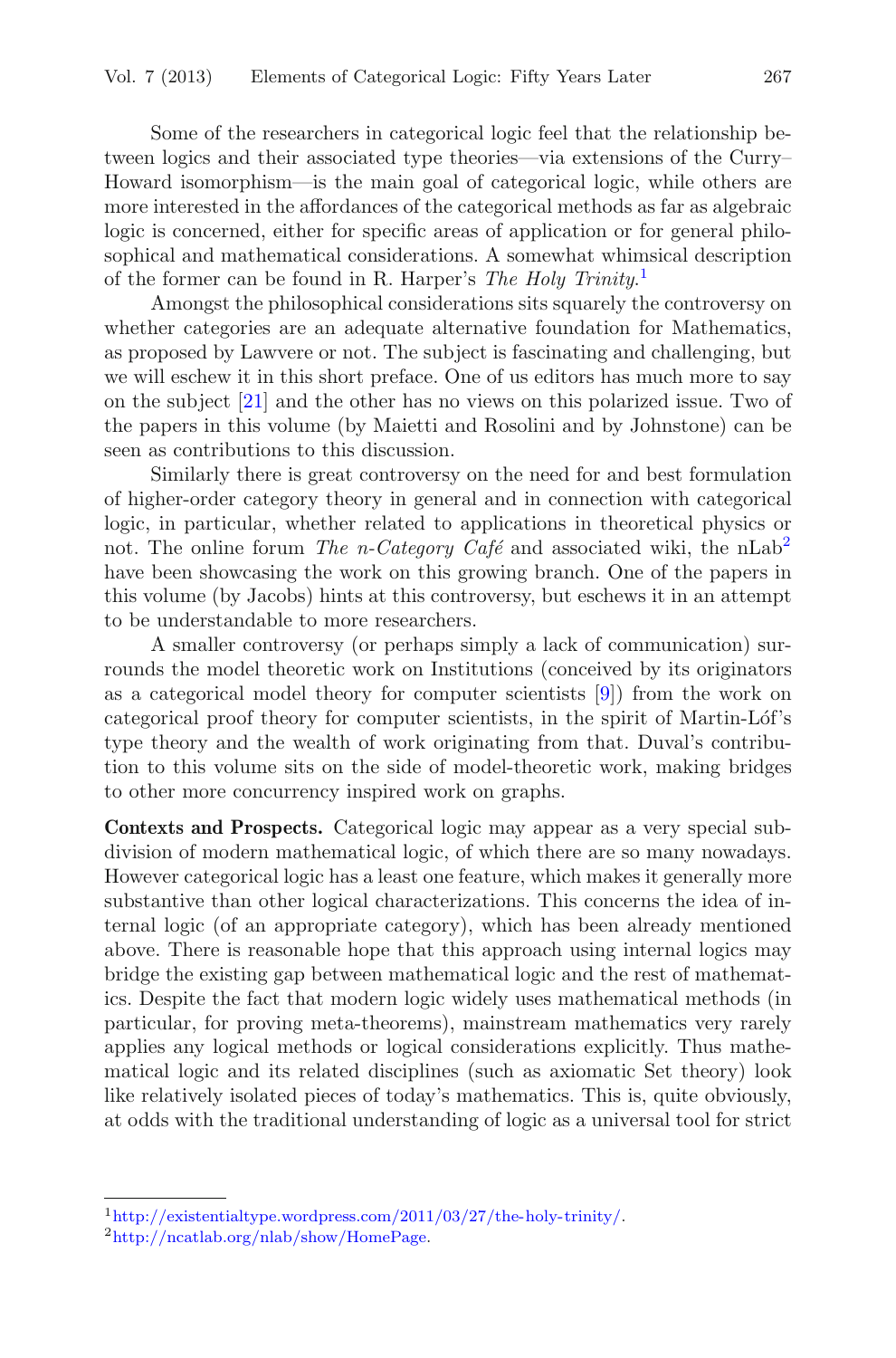reasoning and particularly for mathematical reasoning. When methods of categorical logic help one make explicit logical structures associated to categories, which are important on their own (like homotopical categories [\[5\]](#page-7-6)), studying these logical structures is no longer separate from studying other aspects of the given categories. In these cases logical methods serve the purpose of internal organization of mathematical reasoning rather than its external regimentation.

Thus it would be certainly wrong to think of categorical logic as a specialized logic like, say, tense logic, which treats this or that specific form of reasoning. The scope of categorical logic is not limited in that respect. It is more adequate to describe categorical logic as logic, which uses a set of specific mathematical techniques, namely the techniques of Category theory. However one should bear in mind that the choice of these techniques is not merely pragmatic because it prompts a significant rethinking of the role of logic in mathematics and elsewhere and makes (categorical) logic into a proper part of today's mathematics and computer science.

Finally we should say that one can consider categorical logic as a tentative version of an Universal Logic. When doing that we have in mind not some all-embracing system of logic but rather a toolkit, which allows for building integrated logical systems from their elements. This way the category-theoretic setting helps to connect logic to the rest of mathematics and science, and thus makes logical methods more useful in these fields. Although none of the papers published in this volume treats directly the issues of unification in logic and application of logic in mathematics and science, we believe that these contributions serve these longer-term goals as well.

**The Papers.** The contributions in this special volume of the Journal Logica Universalis exemplify developments of some of the lines of research mentioned above.

We start the volume with classical categorical logic. More than 30 years ago Peter Freyd constructed certain Grothendieck toposes which were supposed to demonstrate the independence of the axiom of choice from set theory [\[8\]](#page-7-7). The exact sense in which that claim is true has remained somewhat obscure to the general public. Peter Johnstone's paper in this collection provides a new clarification of these results as indicated by its title "what do Freyd's toposes classify"? Freyd's original proof relies on Fourman's observation that there is an interpretation of the first-order language of set-theory, making all the axioms of ZF true in an arbitrary Boolean Grothendieck topos. Thus to prove the independence of the axiom of choice from set theory, it is enough to construct a topos containing a counterexample to the topos-theoretic axiom of choice in its part described by the Fourman interpretation. Freyd gave a generic method for constructing such toposes and gave two particular examples that Johnstone's paper investigates, from the perspective of considering them as *classifying toposes*, that is from the perspective of the geometric theories whose generic models they contain. Johnstone's change in perspective, going for the geometric theories behind the counterexample toposes, instead of looking at them from the point of view of set-theoretic forcing (as in the extensive study by Blass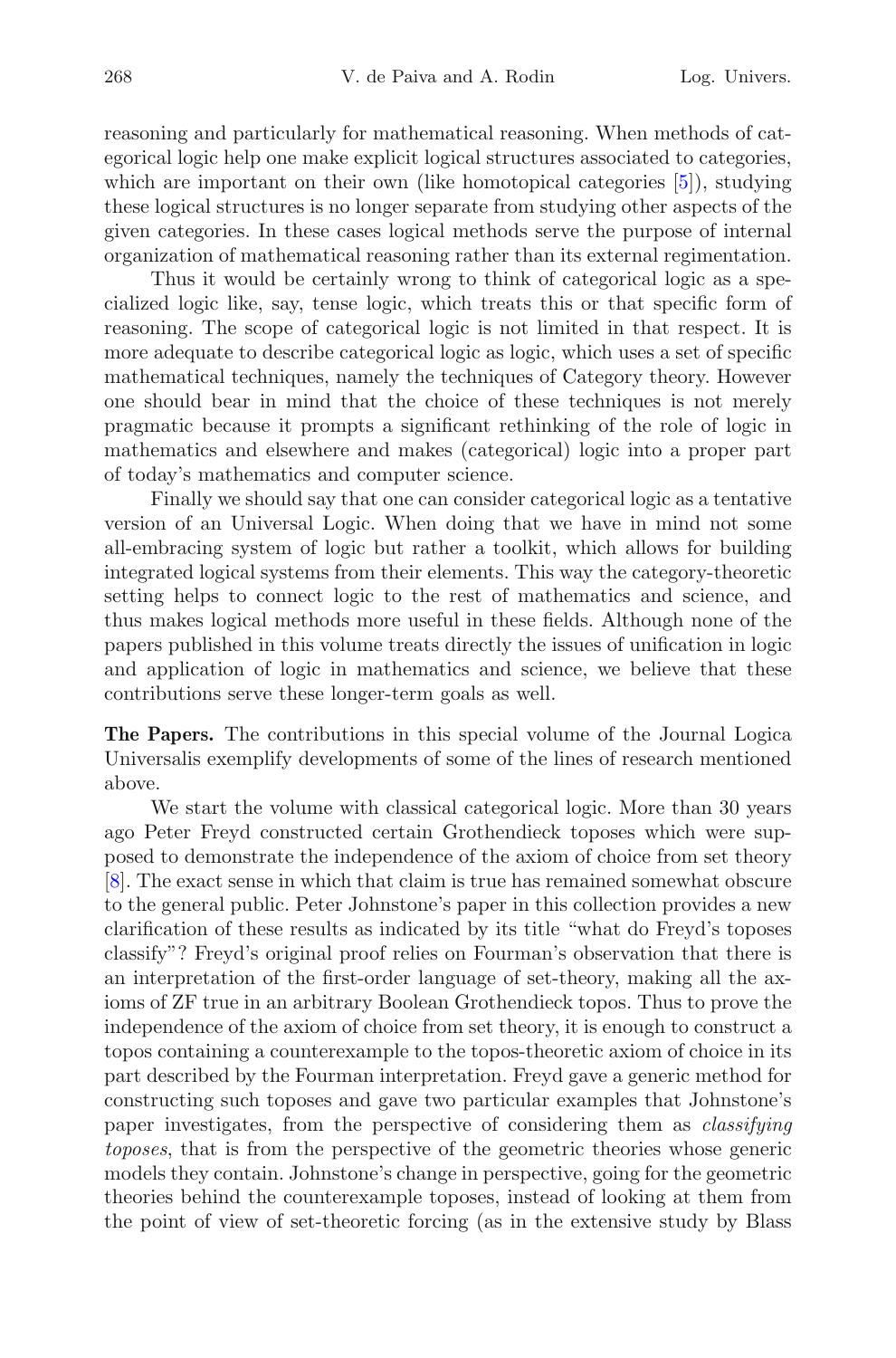and Scedrov [\[2](#page-7-8)]) seems a good way to rekindle interest in the problems of the correspondence between topos-theoretic set theory and naive set theory. The investigation of this correspondence, started by MacLane and Moerdijk [\[19\]](#page-8-4) would result in a better understanding of what is set theory. Lawvere's 1964 observation [\[12](#page-7-9)] that a morphism between toposes that satisfy too many setlike restrictions must be an equivalence, indicates the delicacy of the question.

There are various foundations for constructive mathematics available in the literature and their inter-relations are not as clear as one might wish. The paper by Maietti and Rosolini looks at the problem of providing categorical constructions to formalize the foundations for constructive mathematics. Their perspective is that ideally, a foundation for constructive mathematics should be at the same time a *set theory*, in which we formalize mathematical theorems, but also a *programming language* in which we can extract the computational contents of mathematical proofs. Because one wants this ideal foundation to model extensional features used in the everyday practice of mathematics such as extensional equality of sets or of functions, or quotient constructions, and these notions are incompatible with usual type theory, one solution adopted in practice (and suggested by the first author in previous work) is to provide a two-level foundation where one level is used for program extraction and the other to formalize mathematics. If such a two-level model is chosen, an adequacy condition to the effect that one can interpret the extensional level in the intensional level by means of a *quotient completion* of the intensional level is required. So one must provide a general categorical notion of quotient completion, a universal construction that "freely adds" quotients for the equivalence relations without adding any further power to the underlying logic. This paper studies such extension by quotients from a different point of view from the traditional "exact completions" in category theory, namely that of the hyperdoctrines (or fibrations) originally proposed by Lawvere for the semantics of type systems [\[13\]](#page-7-10). The authors identify the correct notion of a hyperdoctrine with "good" quotients, and show that there is a free completion construction under such quotients. Some results from the theory of exact completions (e.g. weak limits become limits) are seen to hold in this setting, too. The move away from the usual 1-categorical setting to fibrations is sensible, since the semantics for systems of dependent type theory have been seen to be better treated in the fibrational setting.

Jacobs' article introduces a category-theoretic abstraction of the notion of "comparison relation", establishes general properties of this notion and gives a rich list of examples with an eye towards applications in *categorical quantum theory*, one of the areas of categorical logic growing at fast pace. Large parts of quantum mechanics and quantum computation can be naturally formulated in the theory of dagger-categories and "tame relations" were introduced in the construction of a particular (monoidal) dagger-category of formal distributions. Jacobs introduces a general context in which this notion of tameness makes sense and describes it from a categorical perspective. As mentioned in the paper, the notion of "comparison relation" which is introduced, and the main constructions surrounding it, are a variation of the classical notion of an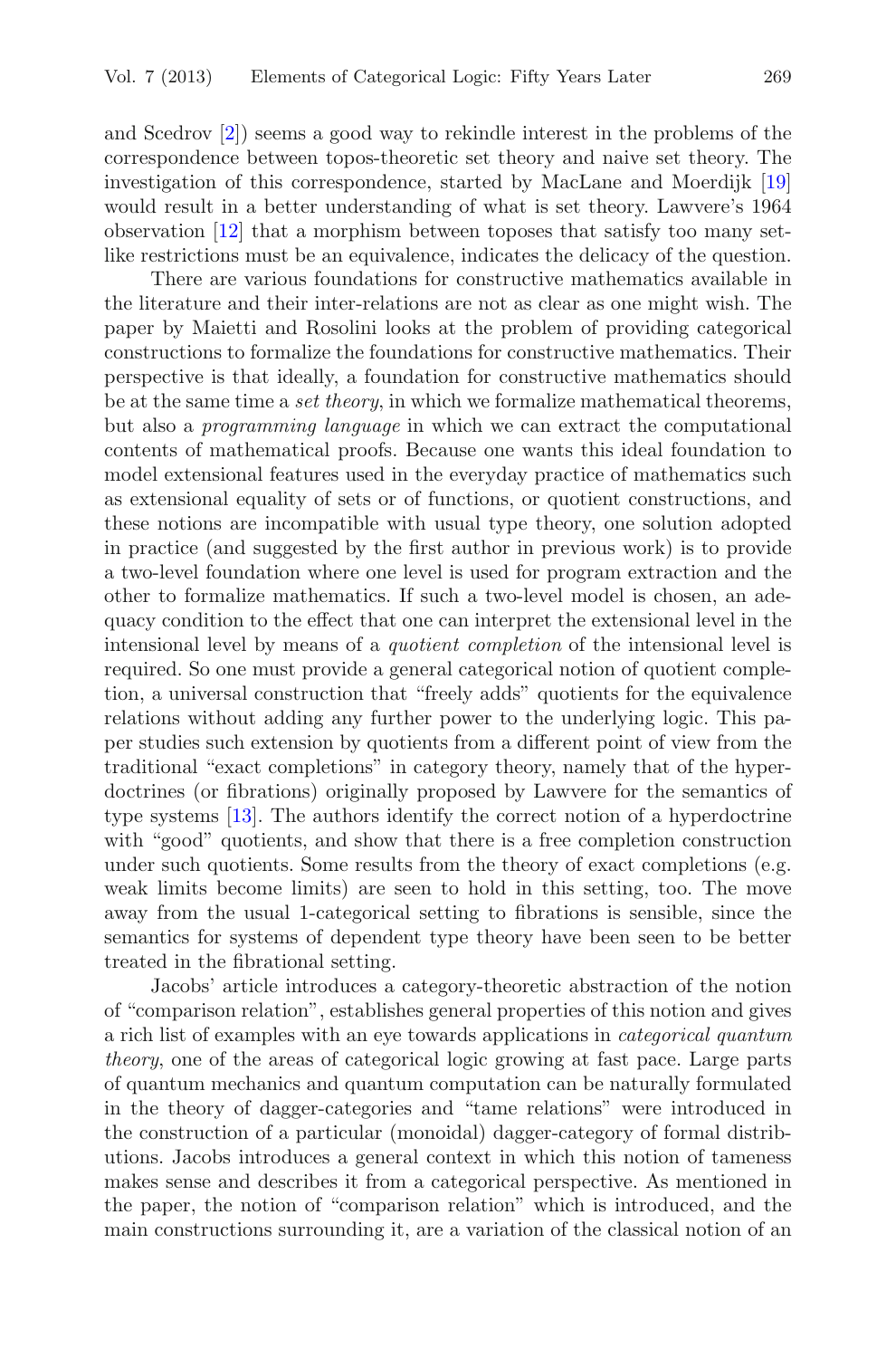enriched profunctor. It is well-known that enriched profunctors form a generalization of the notion of relations, and the existence of adjoints (daggers) for (enriched) functors regarded as profunctors (which are the "tame" relations in the present article) has a long tradition in categorical quantum physics [\[6\]](#page-7-11). But this similarity with profunctors is not pursued in this paper, which aims to be more concrete and to stay at the level of 1-categories.

Duval's contribution starts investigating a correspondence between two formalisms, namely graph rewriting systems and inference in her own "diagrammatic logic". Graph rewriting systems were introduced by Corradini et al. [\[4\]](#page-7-12). The left and right sides of a rewrite rule are formalized as graph morphisms and application of the rule is defined using a pushout construction. Diagrammatic logic is a framework devised by Duval based on an abstract view of the consequence-closure operator: a logic is formalized as a functor  $L: S \to T$  where *S* is seen as a category of specifications and *T* as a category of theories. The intuitive motivation for this definition comes from the fact that a theory for a given logic is a class of sentences which is saturated: it is a class of theorems from which no new theorem can be derived inside the given logic. For instance, the theory of groups in equational logic is made of all the theorems which can be proved about groups, starting from the usual equational axioms for groups and using only the congruence properties of equality. A class of axioms generating a theory is often called a "presentation" or a "specification" of the theory. Duval calls it a specification. In a given logic, every specification generates a theory, while every theory may be seen as a (completed) specification. In categorical terms, this means that the category *T* of theories is a reflective subcategory of the category *S* of specifications. This means that there is an adjunction between *S* and *T*, such that the right adjoint is full and faithful. The right adjoint  $R: T \rightarrow S$  allows us to consider a theory as a specification, the left adjoint  $L : S \to T$  generates a theory from a specification, and the fact that *R* is full and faithful means that each theory is saturated. In this case inference rules can be seen as cospans in *S*, and application as a pushout based construction. If the co-span representing an inference rule can be extended to a pushout square, then the application of an inference rule is the same categorical construction as the application of a graph rewrite rule. This line of work stems from the study of the semantics of computational effects in programming languages and it has been influenced by Ehresmann's theory of sketches [\[7](#page-7-13)], Makkai 'sketch entailments'  $[15-17]$  $[15-17]$ , by the theory of institutions  $[9]$  $[9]$ , as well as by the use of monads in computer science [\[20](#page-8-6)]. A fair criticism of this line of work that needs to be addressed in the future is the feasibility of computing with this approach.

Ochs' paper attempts to address central considerations of mathematical intuition and methodology. While it is true that to say that "it is impossible to talk about what mathematical intuition is" is to take the easy way out and, although most have taken this easy way, some (mostly philosophers) have laboured mightily to try to make sense of mathematical intuition and this paper does this for categorical constructions. One especially interesting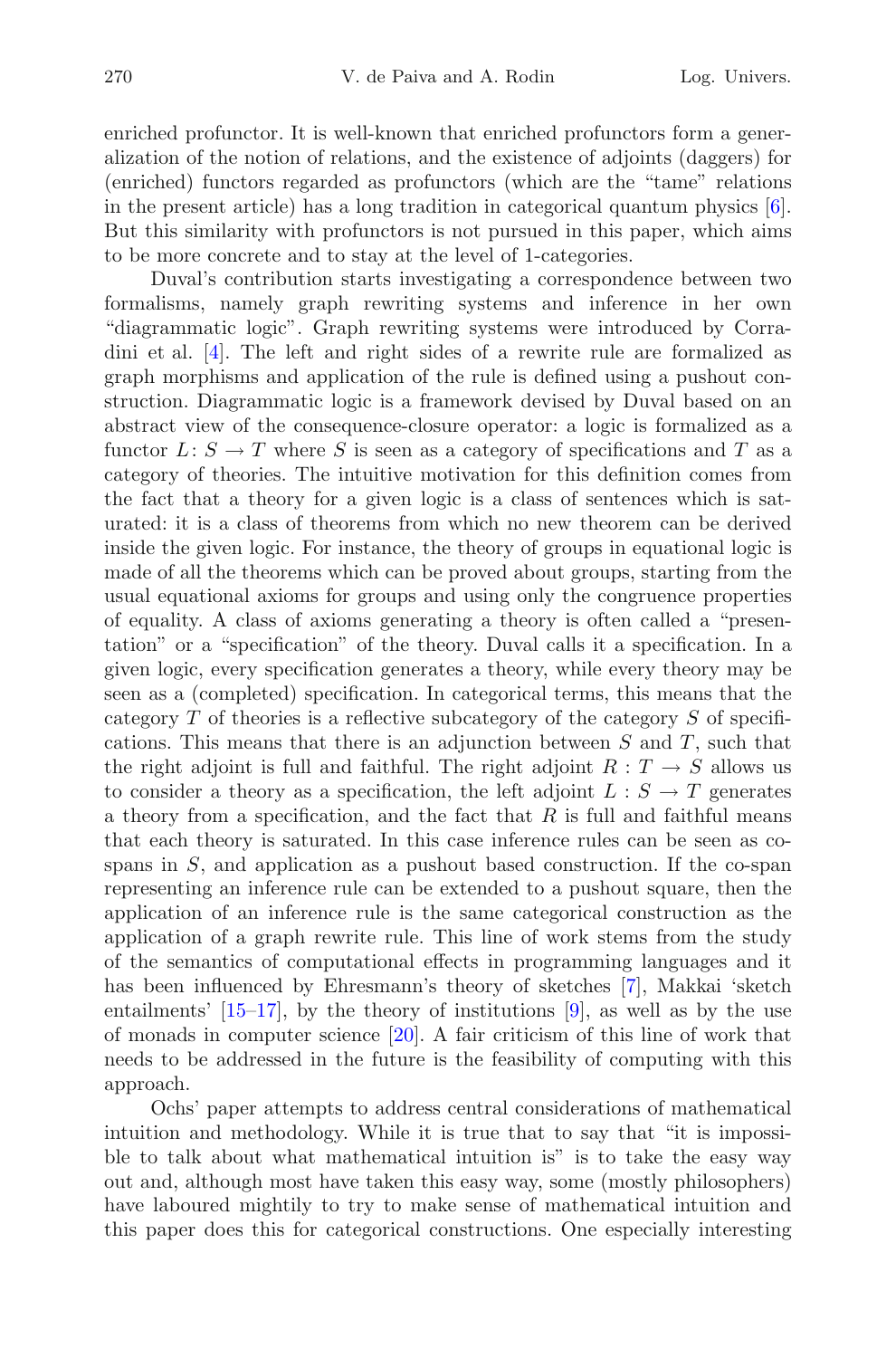feature of this paper is the discussion of archetypal models. After all, a motivation in the development of category theory was to give a precise statement of previously informal uses of the word 'universal' in this sense. The author makes some headway into the notion of what an archetypal model ought to be as a synthesis of notation and technique which is 'complete for reconstruction' in the sense of the paper. The author regards operations that discard information, like specializing to a particular case or dropping the intermediate steps of a proof, as 'projections', and operations that reconstruct information as 'liftings'. By working with several projections in parallel he tries to make sense of statements like "Set is the archetypal Cartesian Closed Category", as meaning that proofs about CCCs can be done in the "archetypal language" and then lifted to proofs in the general setting. He then proceeds to give examples of such projections, lifting and "archetypal" models. Thus there are at the moment, no theorems: instead, the paper shows several ways to represent constructions, and to structure proofs in several layers, capturing (one hopes) the paradigmatic models of reasoning in category theory. While this is a departure from traditional categorical logic, it seems to us that this kind of deep self-analysis needs space in the published literature, in the spirit of pluralism of methodologies within our field.

The paper by Baruss and Wood closes the volume with a small, but niceto-have result. They show that a first-order Kripke-Joyal model over a small category **C** can be converted into an elementarily equivalent model where the base category is a Heyting algebra (made up of maximal cribles of **C**). At first sight the result looks very surprising: normally categories cannot be exchanged with complete Heyting algebras, a very special kind of the structure. But here this is to be somewhat expected, as we know that if we are dealing with intuitionistic logic using provability only (as opposed to modeling different proofs) then "complete Heyting algebras" are the only structures we can distinguish. The extra generality of a category will not get you any new information.

As the authors explain, the reason one can always use a complete Heyting algebra as a domain of forcing "lies in the construction of the derived category". In the derived category, each object of the original category indexes all future states of that object, so that any pathway from the past to the future in the original category can be traced along any of a number of pathways in the derived category. In that sense this is an "embedding theorem" whereby a general construction is multiply enfolded in a construction with more structure. Actually this is a paraphrasing explanation of how a Kripke model corresponds to a complete Heyting algebra for intuitionistic theories, which is what Joyal invented Kripke-Joyal semantics for. But this result has no bearing on different kinds of categorical semantics, where either proofs are modeled by morphisms or different structures are required (for example when modeling a substructural logic).

**Tentative Conclusions.** We fear that many of the heavily worked on problems on Categorical Logic did not make it into this special issue. Looking at this as a half full glass problem, we hope to organize more workshops and more special issues where these other lines of research are discussed.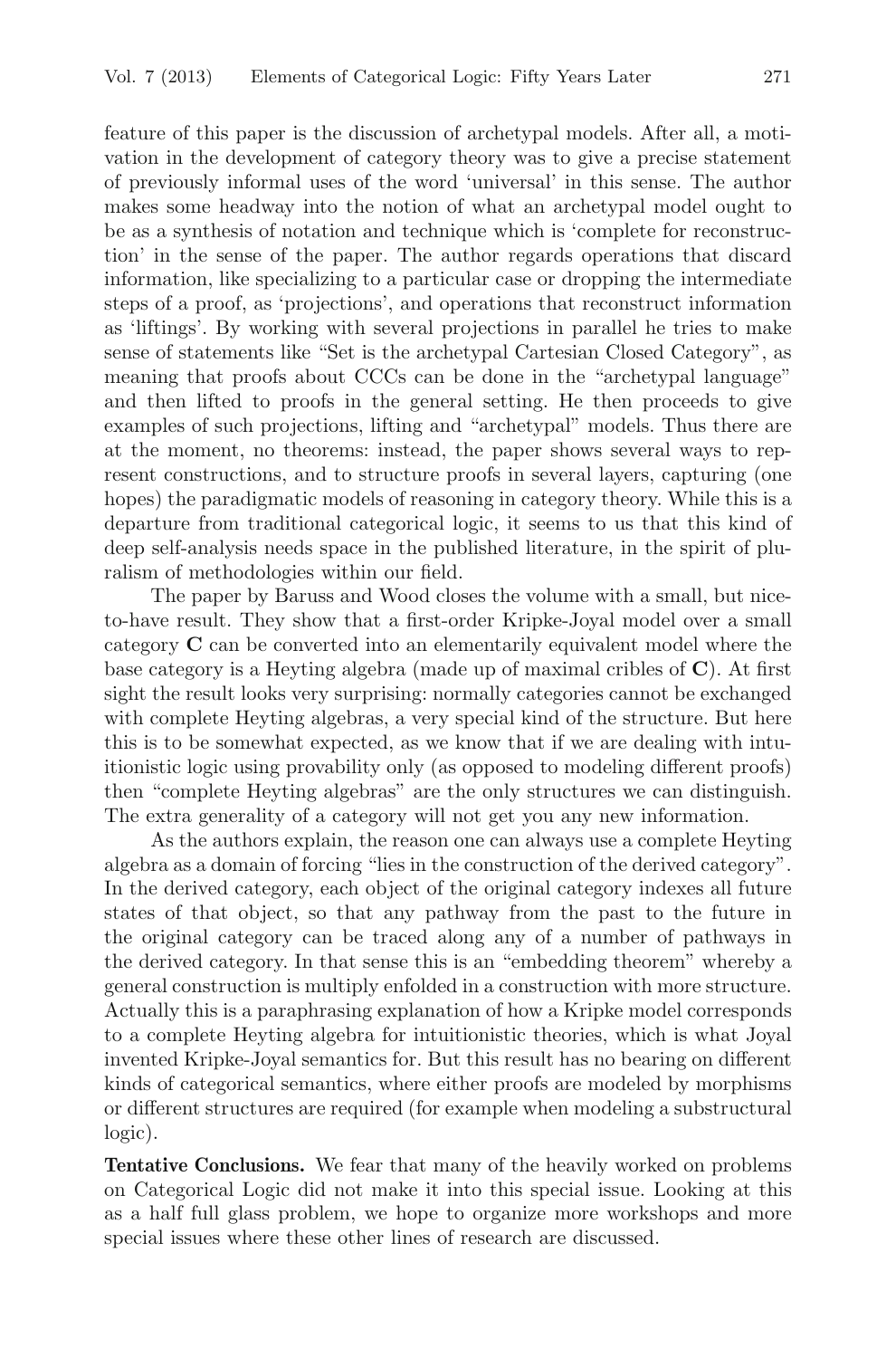Most of the lines of investigation discussed above are still open, with new results and new application areas appearing all the time. Tempting as it is to speculate on the most promising areas for future investigation, we will resist temptation here and simply finish hoping for more meetings dedicated to the theme, as this seems clearly to have more to offer.

We should like to thank all the authors for their excellent contributions and the reviewers for their responsible and extended assistance in the selection and reviewing process. We are particularly grateful to Jean-Yves Beziau for his support in making this special issue possible in the first place.

## <span id="page-7-1"></span>**References**

- [1] Bell, J.: The development of categorical logic. In: Gabbay, D. (ed.) The Handbook of Philosophical Logic, vol. 12, p. 279 (2005)
- <span id="page-7-8"></span>[2] Blass, A.R., Scedrov, A.: Freyd's models for the independence of the axiom of choice. Memoirs Am. Math. Soc. **79**(404), 134 (1989)
- <span id="page-7-4"></span>[3] De Groote, Ph. (ed.): The curry-howard isomorphism. In: Cahiers du Centre de Logique, Université catholique de Louvain, Louvain-La-Neuve, vol. 8, p. 364 (1995)
- <span id="page-7-12"></span>[4] Corradini, A., et al.: Algebraic approaches to graph transformation. In: Rozenberg, G. (ed.) Handbook of Graph Grammars and Computing by Graph Transformation, pp. 163–312 (1997)
- <span id="page-7-6"></span>[5] Voevodsky, et al.: Homotopy Type Theory: Univalent Foundations of Mathematics. Princeton Institute for Advanced Study, Princeton (2013)
- <span id="page-7-11"></span>[6] Coecke, B. (ed.): New Structures for physics. In: Lecture Notes in Physics. Springer, Heidelberg (2011)
- <span id="page-7-13"></span>[7] Ehresmann, Ch.: Catégories et structures. Dunod, Paris (1965)
- <span id="page-7-7"></span>[8] Freyd, P.J.: The axiom of choice. J. Pure Appl. Algebra **19**, 103–125 (1980)
- [9] Goguen, J.A., Burstall, R.M.: Institutions: abstract model theory for specification and programming. J. ACM **39**(1), 95–146 (1992)
- <span id="page-7-5"></span><span id="page-7-3"></span>[10] Jacobs, B.: Categorical Logic and Type Theory (Studies in Logic and the Foundations of Mathematics, vol. 141. Elsevier, North Holland (1999)
- <span id="page-7-2"></span>[11] Lawvere, F.W.: Functorial Semantics of Algebraic Theories. Ph.D. Columbia University, New York (1963)
- <span id="page-7-9"></span>[12] Lawvere, F.W.: An elementary theory of the category of sets. Proc. Nat. Acad. Sci. USA **52**, 1506–1511 (1964)
- <span id="page-7-10"></span>[13] Lawvere, F.W.: Equality in hyperdoctrines and comprehension schema as an adjoint functor. Applications of Categorical Algebra (Proc. Sympos. Pure Math., vol. XVII, New York, 1968), pp. 1–14 (1970)
- <span id="page-7-0"></span>[14] Landry, E., Marquis, J.-P.: Categories in context: historical, foundational, and philosophical. Philos. Math. **13**(1), 1–43 (2005)
- <span id="page-7-14"></span>[15] Makkai, M.: Generalized sketches as a framework for completeness theorems (i). J. Pure Appl. Algebra **115**, 49–79 (1997)
- [16] Makkai, M.: Generalized sketches as a framework for completeness theorems (ii). J. Pure Appl. Algebra **115**, 179–212 (1997)